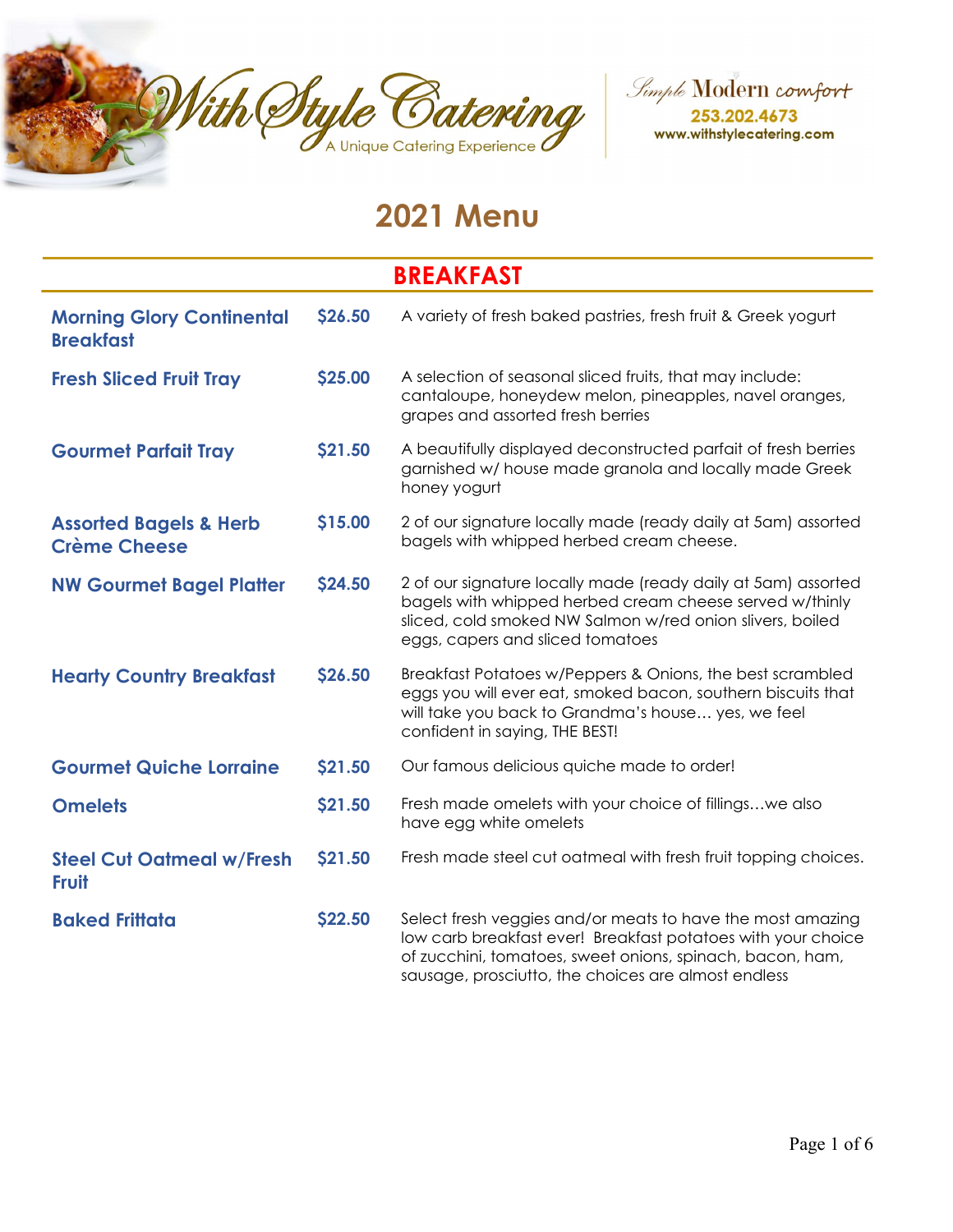#### WithStyle Catering 2021 Aviation Menu

| <b>SALADS</b>                                                |                |                                                                                                                                                                                                                                                               |  |  |
|--------------------------------------------------------------|----------------|---------------------------------------------------------------------------------------------------------------------------------------------------------------------------------------------------------------------------------------------------------------|--|--|
| <b>Blueberry, Watermelon &amp;</b><br><b>Feta</b> (seasonal) | \$18.50        | Fresh blueberries and summer watermelon blended with<br>Feta!                                                                                                                                                                                                 |  |  |
| <b>Greek Tomato Entrée Salad</b>                             | <b>\$24.50</b> | Grilled sliced chicken, romaine lettuce, grape tomatoes,<br>stuffed grape leaf, cucumber, kalamata olives,<br>pepperoncini, feta cheese, red and yellow pepper, croutons<br>and served with Greek dressing and roll and butter on the<br>side                 |  |  |
| <b>Gourmet Caesar Entrée</b><br><b>Salad</b>                 | \$25.50        | Crisp romaine lettuce, parmesan cheese and garlic croutons<br>with a classic Caesar dressing. Served w/ grilled chicken,<br>sautéed shrimp, or roasted salmon (\$35).                                                                                         |  |  |
| <b>Garden Harvest Salad</b>                                  | \$24.50        | Fresh crisp spring greens and/or baby spinach w/ cucumbers,<br>tomatoes, fresh red onions and parmesan cheese.                                                                                                                                                |  |  |
| <b>Gourmet Cobb Salad</b>                                    | \$30.00        | Romaine and spring mix, hard-boiled egg, bleu cheese,<br>grape tomatoes, cucumber, carrots, mixed olives, bacon,<br>avocado, served with bleu cheese dressing and roll and<br>butter on the side. Served w/ Chicken (\$35), Shrimp (\$35) or<br>Steak (\$40). |  |  |
| <b>Gourmet Seafood Salad</b>                                 | \$40.00        | seafood salad mixed with vinaigrette or mayonnaise, served<br>with grape tomatoes, croutons, peppers and chef's choice<br>vegetables over mesclun and romaine lettuce mix with citrus<br>vinaigrette, served with roll and butter.                            |  |  |
| <b>Assorted Side Salad</b>                                   | <b>S18.50</b>  | Caesar, cobb, Greek, or mixed greens side salad.                                                                                                                                                                                                              |  |  |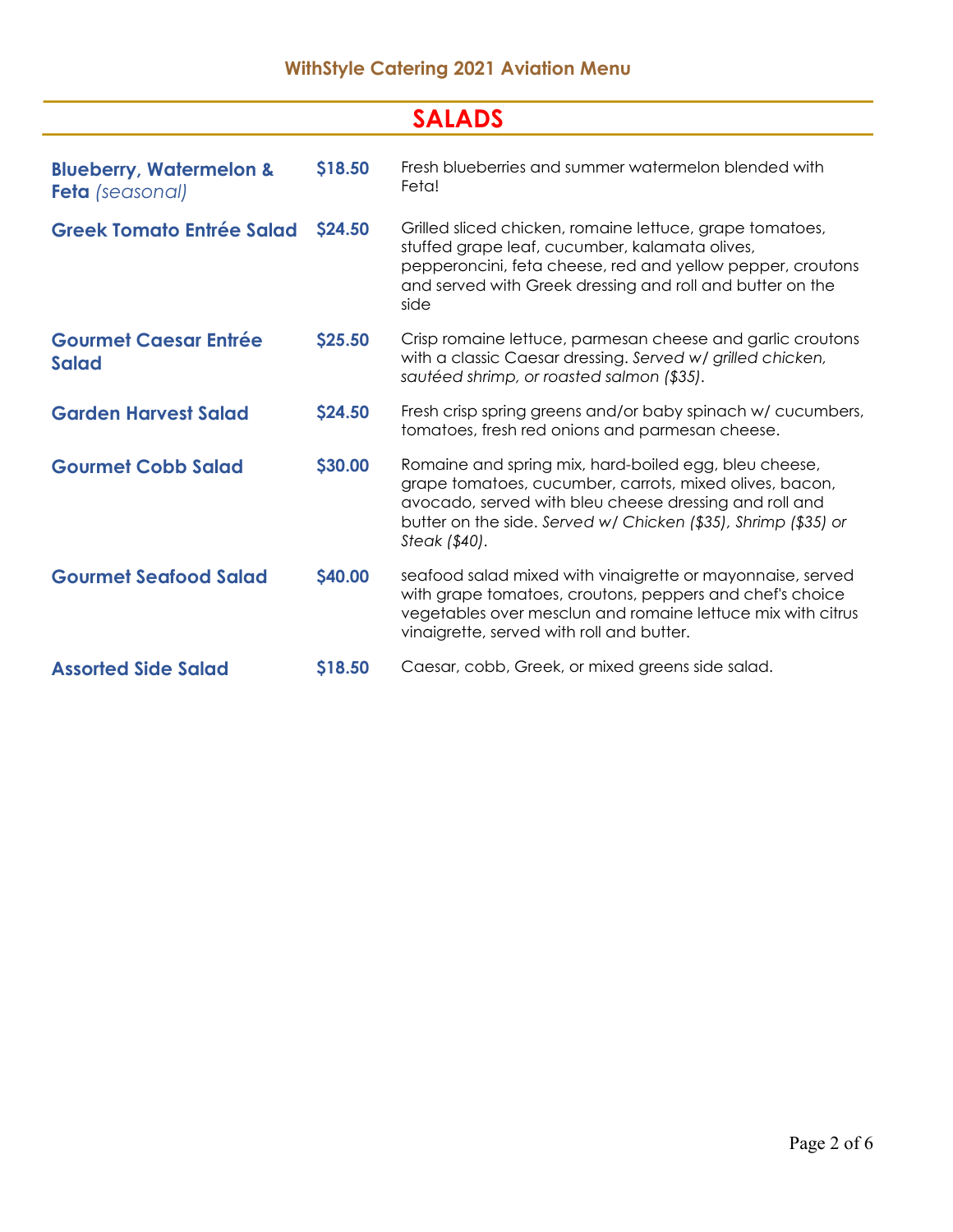# LUNCH & SANDWICH PLATTERS

| <b>Gourmet Sandwich Platter</b>                                 | \$35.00 | Our amazing sandwiches with our Artisans breads and<br>assorted meats & cheeses with condiments, Tim's Chips,<br>Savory Salad, Fresh Fruit Cup & of course our signature<br>Chocolate Chip Cookie.<br>Choice of chicken, turkey, ham, or roast beef sandwich. |
|-----------------------------------------------------------------|---------|---------------------------------------------------------------------------------------------------------------------------------------------------------------------------------------------------------------------------------------------------------------|
| <b>Signature Sirloin Steak</b><br><b>Sandwich</b>               | \$35.00 | Our Cilantro Steak grilled thinly sliced w/ horseradish mayo<br>served on Hoagie roll and served with condiments, Tim's<br>Chips, savory salad, fresh fruit cup & of course our signature<br>Chocolate Chip Cookie.                                           |
| <b>Bayou Shrimp Po' Boys</b>                                    | \$35.00 | Bayou Shrimp grilled and served with Chipotle Crème on a<br>hoagie roll and served with condiments, Tim's Chips, savory<br>salad, fresh fruit cup & of course our signature Chocolate<br>Chip Cookie.                                                         |
| <b>Gourmet Veggie Sandwich</b><br><b>Platter</b>                | \$30.50 | Fresh sliced heirloom tomatoes sliced with grilled portabella<br>mushroom & microgreens served veggie chips, savory salad,<br>fresh fruit cup & of course our signature Chocolate Chip<br>Cookie or a vegan dessert.                                          |
| <b>WithStyle BBQ Pulled Pork</b><br>w/ Purple Slaw              | \$30.00 | Our slow roasted well-seasoned pork shoulder roasted for 9<br>hrs and pulled and mixed with our house bbq sauce and<br>piled high on grilled ciabatta roll and topped with fresh<br>purple slaw!!!! OMG!!!                                                    |
| <b>Gourmet Trio</b><br>Tuna Salad, Chicken Salad &<br>Egg Salad | \$25.00 | Enjoy our wonderful chicken salad, tuna salad, and egg<br>salad served with our artisan rolls.                                                                                                                                                                |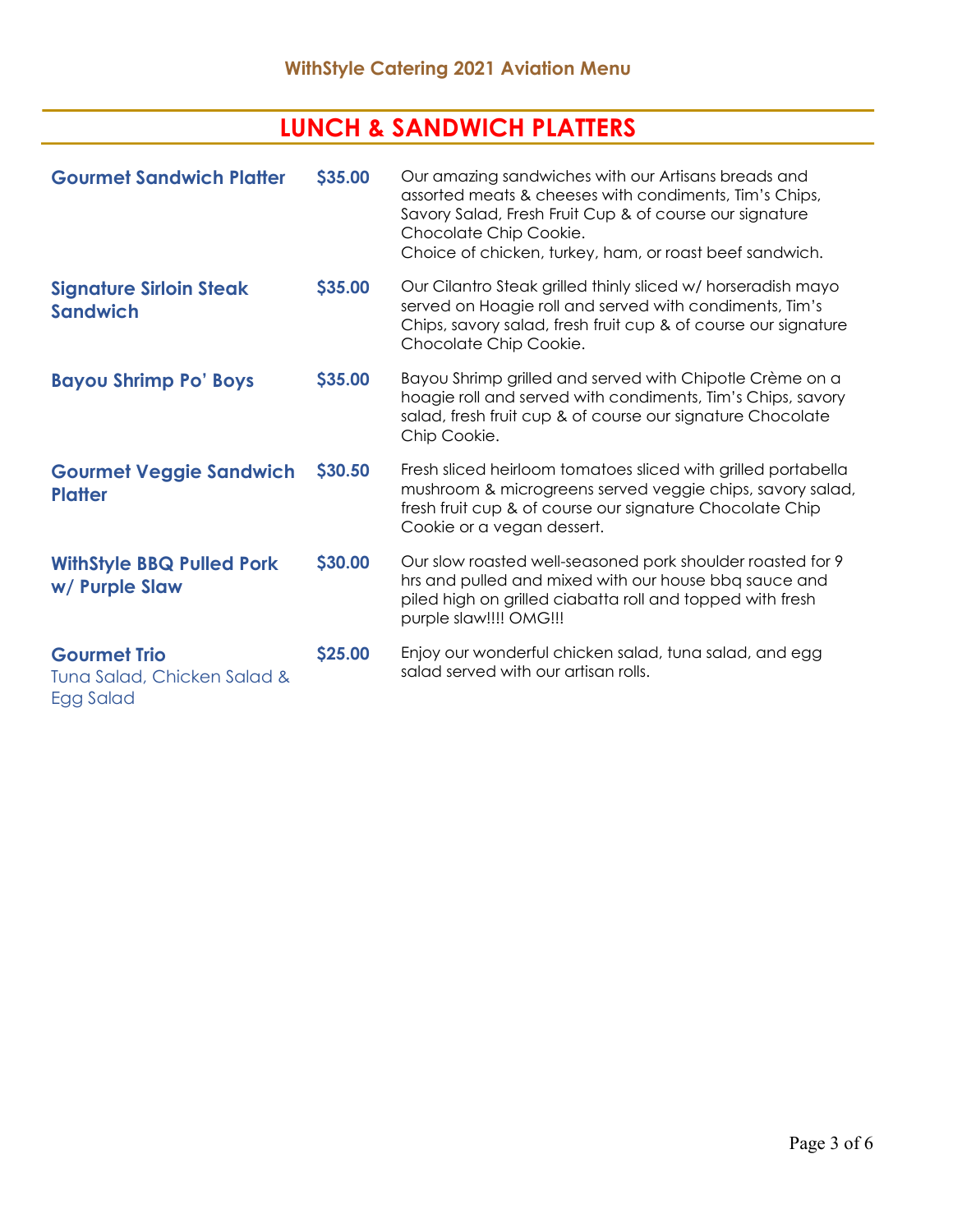## APPETIZERS & CANAPES

| <b>Antipasti Platter</b>                           | <b>\$26.50</b> | Prosciutto, salami, sopressata grande or similar, caprese<br>skewer, sliced parmesan / pecorino / asiago cheese,<br>peppers / pitless olives / cornichon or sweet gherkin, grilled<br>portobello slices, marinated roasted peppers, artichoke<br>hearts, and served with herbed crostini, sliced baguette, and<br>balsamic reduction glaze. |
|----------------------------------------------------|----------------|---------------------------------------------------------------------------------------------------------------------------------------------------------------------------------------------------------------------------------------------------------------------------------------------------------------------------------------------|
| <b>Gourmet Cheese Tray</b>                         | \$30.00        | An assortment of five (5) cheeses including goat, hard and<br>soft blue cheeses, pickle mix, dried fruit and grapes, served<br>with water crackers, rice crackers, and crostini.                                                                                                                                                            |
| <b>Canape Platter (6)</b>                          | \$25.00        | We offer a selection of canapes for your enjoyment (2 each):<br>Smoked Salmon w/ Herbed Cream Cheese, Fig spread<br>topped w/ Blue cheese and Hummus w/ Balsamic tomatoes.                                                                                                                                                                  |
| <b>Tiger Prawn Cocktails</b>                       | \$45.00        | Fresh tiger prawns, seasoned and displayed on a bed of<br>mixed greens served with our house cocktail sauce and a<br>tabasco w/lemon slices.                                                                                                                                                                                                |
| <b>Asian chicken wings</b>                         | \$28.50        | Our famous wings roasted with Thai Sauce - there is nothing<br>left to say!                                                                                                                                                                                                                                                                 |
| Caprese skewers w/<br>balsamic glaze               | \$21.50        | Each serving comes with 3 skewers of mozzarella, tomatoes<br>and fresh basil and its own glaze                                                                                                                                                                                                                                              |
| Pesto salsa w/ prawns &<br>homemade tortilla chips | \$32.50        | Prawns sauteed and served with a side of pesto for the<br>dipping and house chips.                                                                                                                                                                                                                                                          |
| Cilantro beef sliders w/<br>horseradish creme      | <b>\$28.50</b> | Skirt steak that has been marinated and grilled to perfection<br>sliced thin and served on slider buns.                                                                                                                                                                                                                                     |

# Craving SUSHI?

### Order your favorite custom sushi dish – our Chef Alex can't be beat!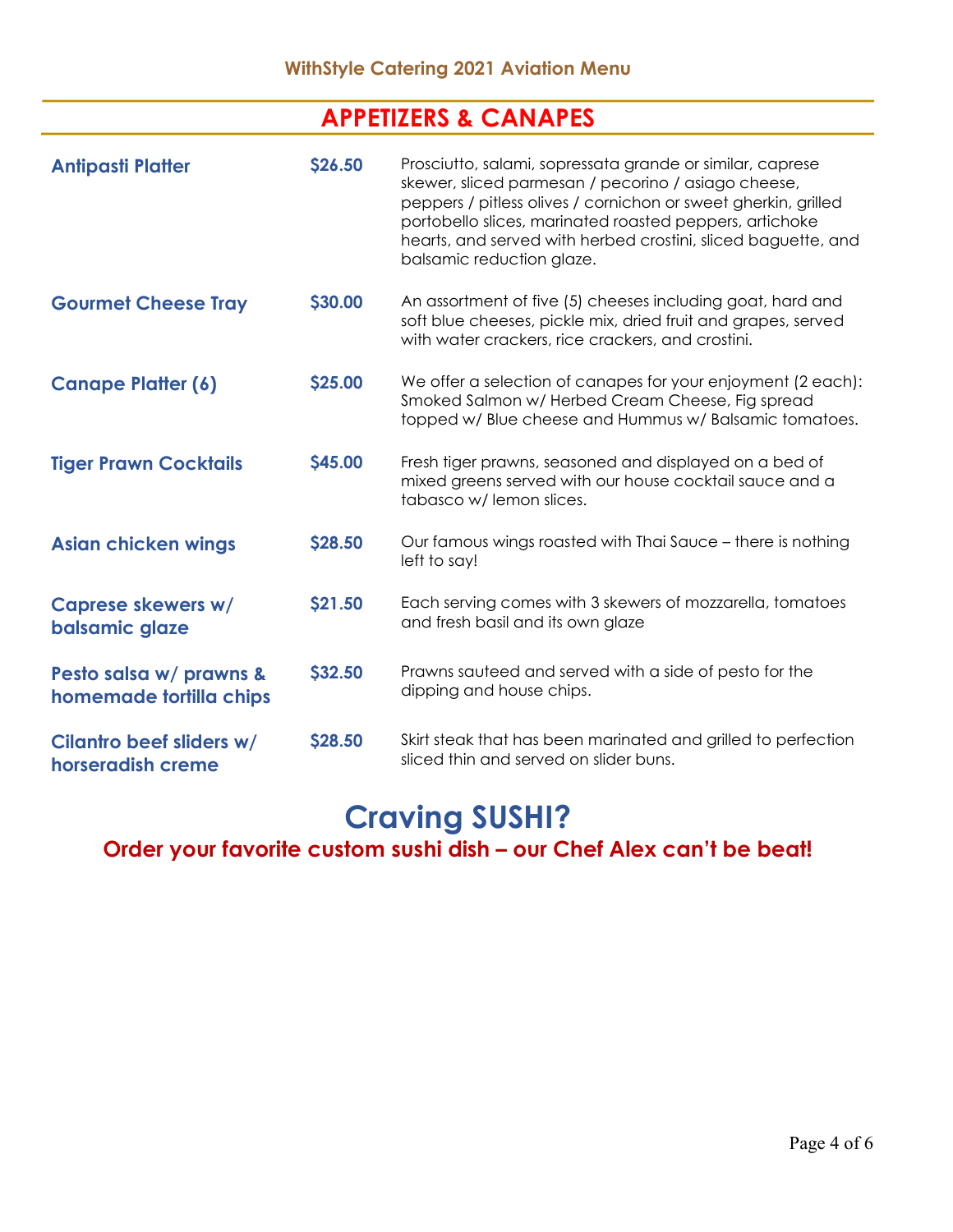### **Entrees**

All prepared with a side Caesar salad & dinner roll unless otherwise stated.

| <b>WithStyle Beef Stroganoff</b>                             | <b>\$45.00</b> | Signature beef and gravy served on a bed of pappardelle<br>noodles                                                                                                                                                           |  |
|--------------------------------------------------------------|----------------|------------------------------------------------------------------------------------------------------------------------------------------------------------------------------------------------------------------------------|--|
| <b>Chicken &amp; Vegetables</b>                              | <b>\$45.00</b> | Grilled Chicken Breast w/ roasted root vegetables romesco.                                                                                                                                                                   |  |
| <b>BBQ Pulled Pork</b><br><b>Sandwiches</b>                  | \$38.50        | Slow roasted pulled pork served on grilled ciabatta bread<br>with Chickpeas, corn, kale and cherry tomatoes.                                                                                                                 |  |
| <b>Louisiana Blackened Cod</b><br><b>Tacos</b>               | \$29.50        | Fresh and locally made corn tortillas lightly toasted, served<br>with a hearty filet of Northwest cod and house mango salsa.                                                                                                 |  |
| <b>Stuffed Peppers</b>                                       | \$30.00        | Mediterranean Stuffed Peppers with Israeli couscous or<br>quinoa.                                                                                                                                                            |  |
| <b>Horseradish Crusted</b><br><b>Roasted Beef Tenderloin</b> | \$55.00        | A 60z filet slow roasted to medium and served with squash<br>steaks with creamed spinach.                                                                                                                                    |  |
| <b>Japanese Yakisoba</b>                                     | \$29.50        | A medley of veggies wok to perfection in a delicious hoisin<br>sauce.                                                                                                                                                        |  |
| <b>Chicken Marsala w/</b><br><b>Fettuccine</b>               | \$38.50        | Chicken breast butterflied and sauteed and finished in<br>Marsala wine & butter and mushrooms and served with al<br>dent fettuccine with a side of green beans.                                                              |  |
| <b>Jamaican Spice</b><br><b>Medallions</b>                   | <b>\$35.50</b> | Jamaican spice pork medallions with rice and peas.                                                                                                                                                                           |  |
| <b>Grilled Halibut w/ Arugula</b><br><b>Pesto</b>            | <b>S48.00</b>  | Fresh, never frozen filet of Halibut lightly grilled so that it<br>maintains moisture when reheating onboard seasoned to<br>perfection with WSC house season and served with fresh<br>pesto make with arugula and olive oil. |  |
| <b>NW Baked Salmon</b>                                       | \$48.00        | A large serving of our house season salmon served w/ yellow<br>rice and butternut s<br>quash and grilled naan.                                                                                                               |  |
| <b>Baked Gnocchi</b>                                         | \$30.50        | Fresh made gnocchi tossed w/ House Tomato Sauce severed<br>w/ grilled vegetables.                                                                                                                                            |  |
| <b>WithStyle Chicken Pot Pie</b>                             | \$28.50        | Our signature chicken pot pie served accompanied by<br>mixed greens and pear and citrus vinaigrette.                                                                                                                         |  |